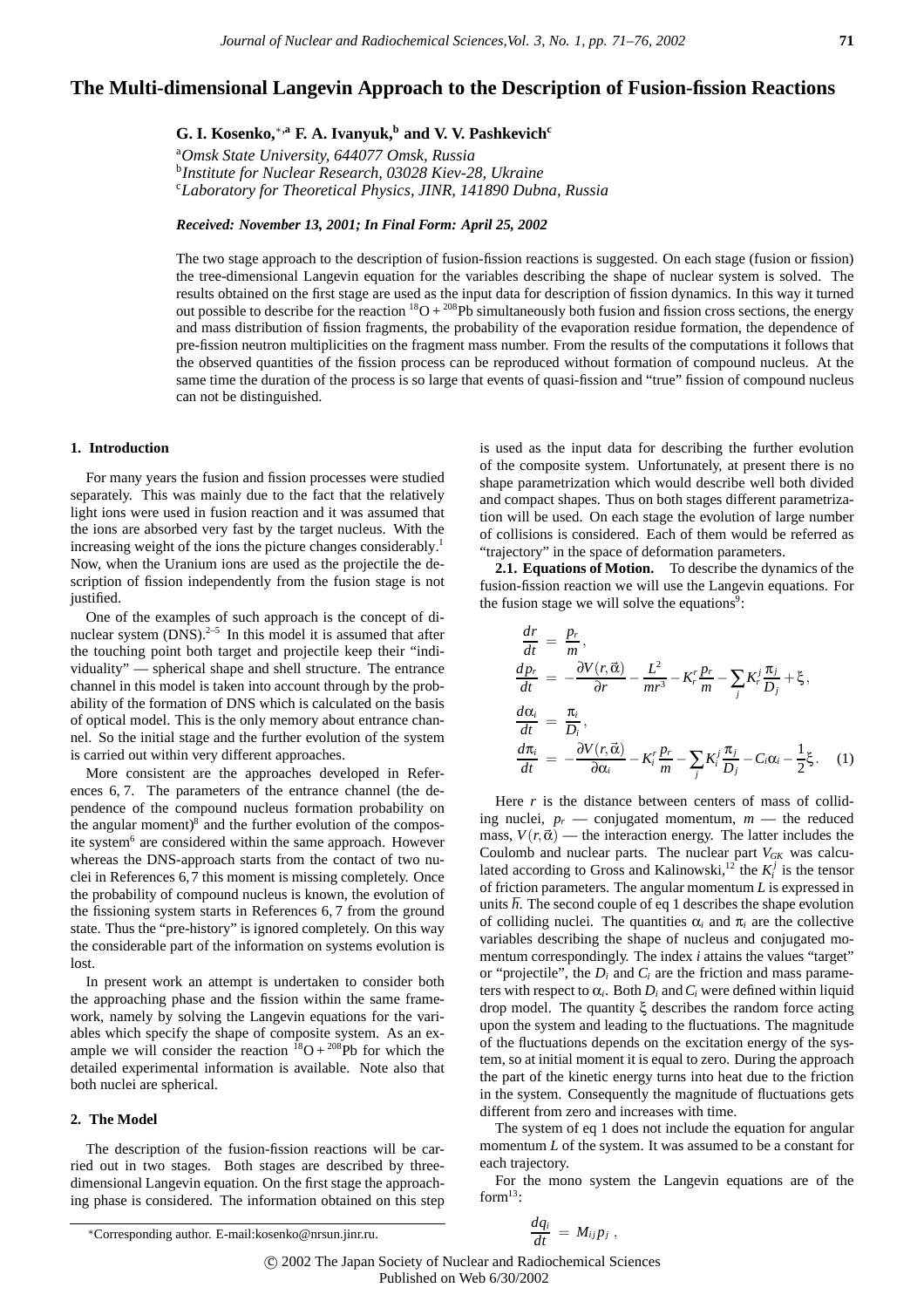$$
\frac{dp_i}{dt} = -\frac{\partial V(\vec{q})}{\partial q_i} - \frac{1}{2} p_j p_k \frac{\partial \mu_{jk}}{\partial q_i} - \gamma_{ij} M_{jk} p_k + \xi_i , \qquad (2)
$$

where  $q_i$  are the collective variables fixing the shape of mono system and  $p_i$  are the conjugated momenta. The  $\gamma_{ik}$  and  $\mu_{ik}$  $||m_{ik}||^{-1}$  are the friction and mass parameters. For the compact shapes these parameters were computed within the linear response approach.<sup>16,17</sup> The explicit expressions and numerical results for  $\gamma_{jk}$  and  $m_{jk}$  can be found in Reference 18.

**2.2. Collective Co-ordinates.** On the approach phase the projectile and target get deformed both by Coulomb and nuclear interaction in order to reduce the interaction energy. So, one should account for the deformation of the projectile and target. In the present work we will take into account only the most important quadrupole deformation. I.e., the shape of nuclear surface is parametrized by

$$
R_i(x) = \lambda_i^{-1} R_0^i (1 + \alpha_2^i P_2(x)).
$$

Here  $R_0$  is the radius of the sphere with equal volume, index *i* denote "target" or "projectile", the parameter  $\alpha_2^i$  defines the deformation of the projectile or the target,  $\lambda_i$  is the normalization factor (defined from the volume conservation condition). It is assumed that on the approaching stage the symmetry axis of projectile and target coincide (Figure 1), i.e. the rotation of ions is not taken into account. This approximation seems quite reasonable, though it may lead to some reduction of the fusion cross section.10

On the second stage, when the projectile and target formed a bound system, its shape is parametrized in terms of Cassini ovaloids,<sup>11</sup> i.e. by the profile function  $\rho_s(z)$  which is given parametrically as

$$
\rho_s(x) = \frac{1}{\sqrt{2}} \Big[ (R^4 + 2sR^2(2x^2 - 1) + s^2)^{1/2} \n- R^2(2x^2 - 1) - s \Big]^{1/2},
$$
\n
$$
z(x) = \frac{\text{sign}(x)}{\sqrt{2}} \Big[ (R^4 + 2sR^2(2x^2 - 1) + s^2)^{1/2} \n+ R^2(2x^2 - 1) + s \Big]^{1/2},
$$
\n
$$
R(x) = \lambda^{-1} R_0 (1 + \sum_m \alpha_m P_m(x)),
$$
\n
$$
s = \varepsilon R_0^2.
$$
\n(3)

Here *s* is the square of distance from the focus of Cassini ovals to the center of co-ordinate system. The surface of the (axially symmetric) nucleus is obtained by the rotation of the profile function  $\rho_s(z)$  around *z*-axis. The shape of the surface is fixed by the deformation parameters  $\varepsilon$  and  $\alpha_m$ . Near the scission it is convenient to use instead of ε as an independent variable the parameter α which relates to  $(ε, α<sub>m</sub>)$  as

$$
\varepsilon = \frac{1}{4}(\alpha - 1) \left[ \left( 1 + \sum_{m=1,4} \alpha_m \right)^2 + \left( 1 + \sum_{m=1,4} (-1)^m \alpha_m \right)^2 \right] + \frac{1}{2}(\alpha + 1) \left[ 1 + \sum_{m=1,4} (-1)^m \alpha_{2m} (2m - 1)!! / (2^m m!) \right]^2.
$$
 (4)

The advantage of parameter  $\alpha$  is due to the fact that for a shape with vanishing neck  $\alpha = 1$  for any value of  $\alpha_m$ . So,  $\alpha = 0$  corresponds to spherical shape and  $\alpha = 1$  correspond to the shape with zero neck.

When we switch from two separated ions to a bound system, we conserve the full elongation and the mass asymmetry of the system. Namely, the ratio of the volumes of left and right part of the system (which are divided the zero neck) are the same as the one for colliding ions. And the sum of radiuses of ions along the symmetry axis is equal to the elongation of the whole



Figure 1. The dependence of the potential energy (solid curve, left axis) and the mean deformations  $\alpha_2$  of the target (squares) and projectile (circles, right axis) versus the distance *r* between the projectile and target. The shapes of the ions at the initial point (right) and near the touching point (left) are also shown.

system. The parameters of the compact system were defined numerically for each trajectory.

In the present work we use three deformation parameters both for bound and separated shapes. In the first case these are the distance *r* between the centers of mass of target and projectile and the parameters  $\alpha_i$  of their (quadrupole) deformation. In the second case — the deformation parameters  $\alpha, \alpha_1$ , and  $\alpha_4$ which fix the total elongation of the system, mass asymmetry, and thickness of the neck.

**2.3. The Potential Energy.** The potential energy includes the Coulomb, rotational, and nuclear parts. Below only the last part is shown. The nuclear interaction of two ions in the entrance channel was described by means of Gross-Kalinowski potential  $V_{GK}$ <sup>12</sup>

$$
V_{GK} = \frac{1}{2}(V_{12} + V_{21}),
$$
  
\n
$$
V_{12} = \int V_1(\vec{r} - \vec{r}', \alpha_1) \rho_2(\vec{r}', \alpha_2) d\vec{r}',
$$
  
\n
$$
V_i(\vec{r}, \alpha_i) = \frac{V_p}{1 + \exp\left(\frac{r - R_p(\alpha_i, x)}{a_p}\right)},
$$
  
\n
$$
\rho_i(\vec{r}, \alpha_i) = \frac{\rho_0}{1 + \exp\left(\frac{r - R_d(\alpha_i, x)}{a_d}\right)},
$$
  
\n
$$
R_p(\alpha_i, x) = 1.25 A_i^{1/3} (1 + \alpha_i P_2(x)) [\text{fm}],
$$
  
\n
$$
R_d(\alpha_i, x) = (1 + \alpha_i P_2(x)) (1.12 A_i^{1/3} - 0.86 A_i^{-1/3}) [\text{fm}],
$$

with  $\rho_0 = 0.17$  fm<sup>-3</sup>,  $a_d = 0.54$  fm. The parameters of the potential  $V_p$  and  $a_p$  were chosen according to Reference 14. In the calculations the mash  $100 \times 41 \times 41$  in the deformation space was used. The *r*-dependence of the potential energy for  $L = 0$  is shown in Figure 1.

The potential energy for the compact shape was computed by the shell correction method<sup>20</sup> as the sum of liquid-drop part and the shell correction. The damping of the shell correction with growing excitation energy was taken into account according to Reference 15.

Figure 2 shows the map of the potential energy in  $\alpha$ ,  $\alpha_1$  coordinates (the parameter  $\alpha_4$  which defines the thickness of the neck is fixed equal to −0.18). One can see that with growing temperature the potential energy gets more smooth and more close to the liquid-drop deformation energy. The two fission valley merge into one. Thus, depending on the excitation energy, the mass distribution of the fission fragments could be symmetric or not.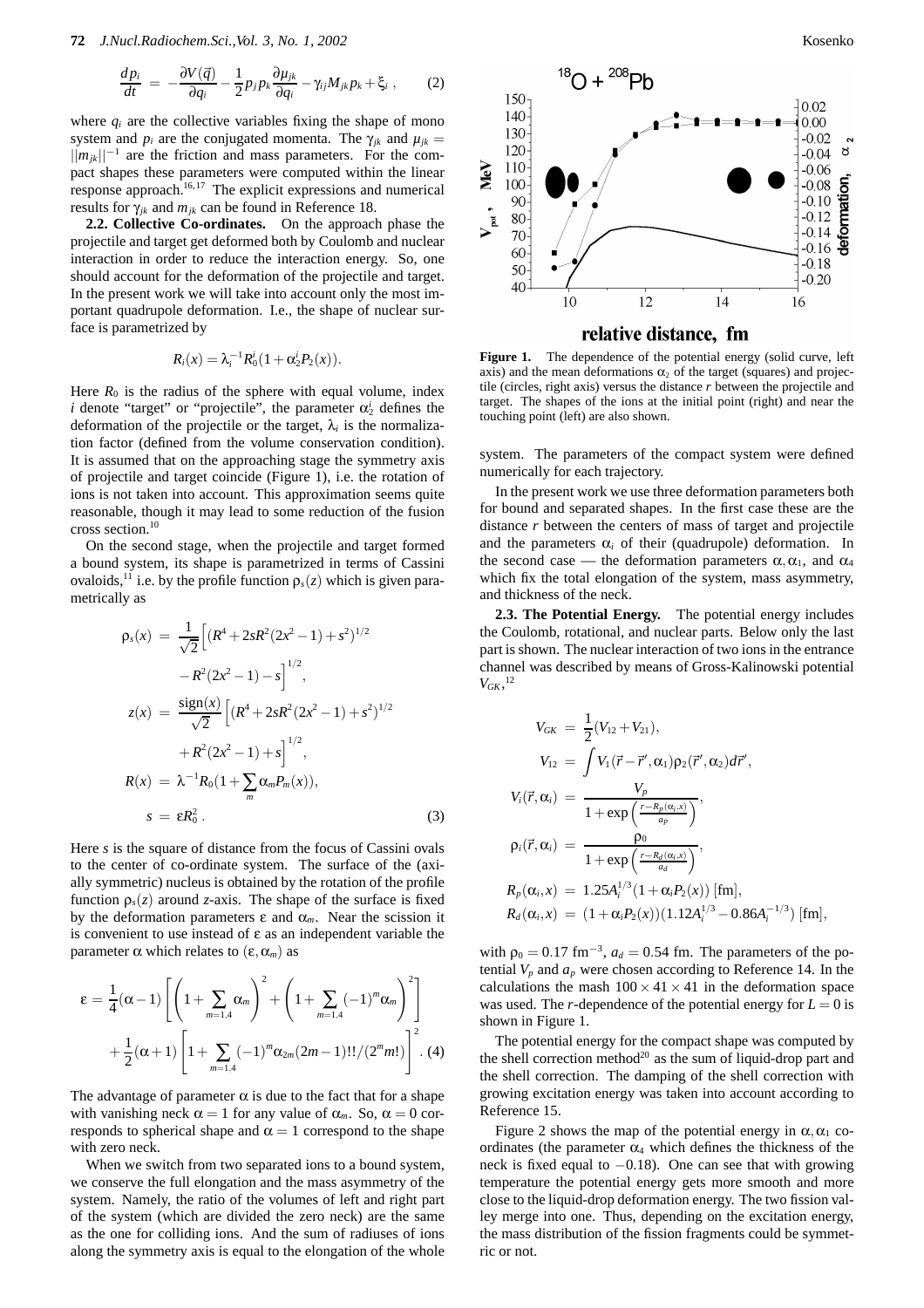

**Figure 2.** The potential energy of <sup>226</sup>Th in  $\alpha$ ,  $\alpha_1$  co-ordinates for  $\alpha_4$  = *−*0.18. The contour maps are given for three values of the temperature *T*. The vertical line marks the value of  $\alpha_1$  at which the stability of the nucleus with respect to scission is lost.

#### **3. The Entrance Phase**

The potential energy of *spherical* colliding ions is shown in Figure 1 by solid line. Of course, the potential energy would change due to the deformation of ions. The *mean* deformations of projectile (circles) and target (squares) are shown in Figure 1 too. The value of deformation is indicated on the right y-axis. One can see that far away from the barrier parameter of deformation  $\alpha_2$  is zero or very slightly positive. Near the barrier  $\alpha_2$ gets negative, i.e. both projectile and target get oblate. This lead to the increase of Coulomb interaction. The smaller is distance *r* between centers of mass the larger is the deformation. Contrary to the case of spherical nuclei, the touching of deformed surfaces practically can not be reached. The evolution of a trajectory in entrance channel was stopped when the distance between the surfaces of ions was smaller than half of the sum of the diffuseness parameters  $a_p$  (see eq 5) of projectile and target. The cross section obtained in this way was identified with the touching cross section. This values are shown by open triangles in Figure 4.

By solving eq 1 we obtain the information on the entrance channel: the probability of the touching, the distribution of the excitation energy  $E_{\text{int}}^*$  at the touching point and deformations of the fragments at the touching point. These distributions are shown in Figure 3. The top panel shows the distribution of the intrinsic excitation energy  $E_{\text{int}}^*$  at the touching point on the initial angular momentum for the initial energy  $E_{lab} = 90$  MeV. One can see that for each angular momentum the excitation energy is distributed around some mean value. With growing angular momentum, the mean value of the excitation energy goes to zero due to the redistribution of the initial energy between intrinsic excitation and rotation.

The middle panel of Figure 3 shows the probability to reach the touching point as the function of initial angular momentum. The open squares correspond to the initial energy 90 MeV, the filled triangles — to the energy 78 MeV. In both cases, the probability decreases from its maximal value to zero quite smoothly due to the presence of random force in eq 1. The absolute value of the probability for these two cases differs very much from each other. In the second case, when  $E_{lab} = 78$  MeV the probability to reach the touching point is very small even for head-on collisions. In this case  $E_{lab}$  energy is almost equal to the fusion barrier.

The bottom panel shows the distribution of the deformation of the ions at the touching point. The projectile deformation



Figure 3. The distribution of the excitation energy (top) of the fragments at the touching, and the touching probability (middle) versus initial angular momentum; bottom — the deformations of the projectile and target at the touching point.



Figure 4. The dependence of the touching cross section (open uptriangles), fusion (open squares) and fission (open circles) cross sections on the  $c.m.$  energy of the colliding ions. The open down-triangles mark the cross sections of the trajectories which did not scission during 500 *×*10*−*<sup>21</sup> s. The filled squares and triangles are the experimental values of the fusion<sup>21</sup> and evaporation residue cross sections for the reaction  ${}^{16}O + {}^{208}Pb$ .

is indicated on the y-axis, and deformation of the target — on the x-axis. The negative values of  $\alpha_2$  correspond to the oblate shapes. The mean value of deformation was shown in Figure 1 as a function of the distance *r* between the target and projectile.

### **4. The Evolution of Composite System**

First of all, we have to define the initial shape of the mono system. The  $\alpha$  parameter was put equal to 1, which corresponds to touching configuration with zero neck. Then for each trajectory we fix by the Neimann ("hit and miss") method the deformations of the colliding ions, see bottom of Figure 3. These two deformations define the elongation of the whole system and the target to projectile mass ratio defines the asymmetry of the whole system. For given elongation and asymmetry we found numerically the values of the asymmetry parameter  $\alpha_1$  and the neck parameter  $\alpha_4$ . After that, we used the same procedure and distribution from the top part of Figure 3 and defined of the excitation energy  $E_{\text{int}}^*$  and angular momentum of the mono system.

All this information was used as input data for calculation of the evolution of the mono system, eq 2. For given  $\alpha$ ,  $\alpha_1$ , and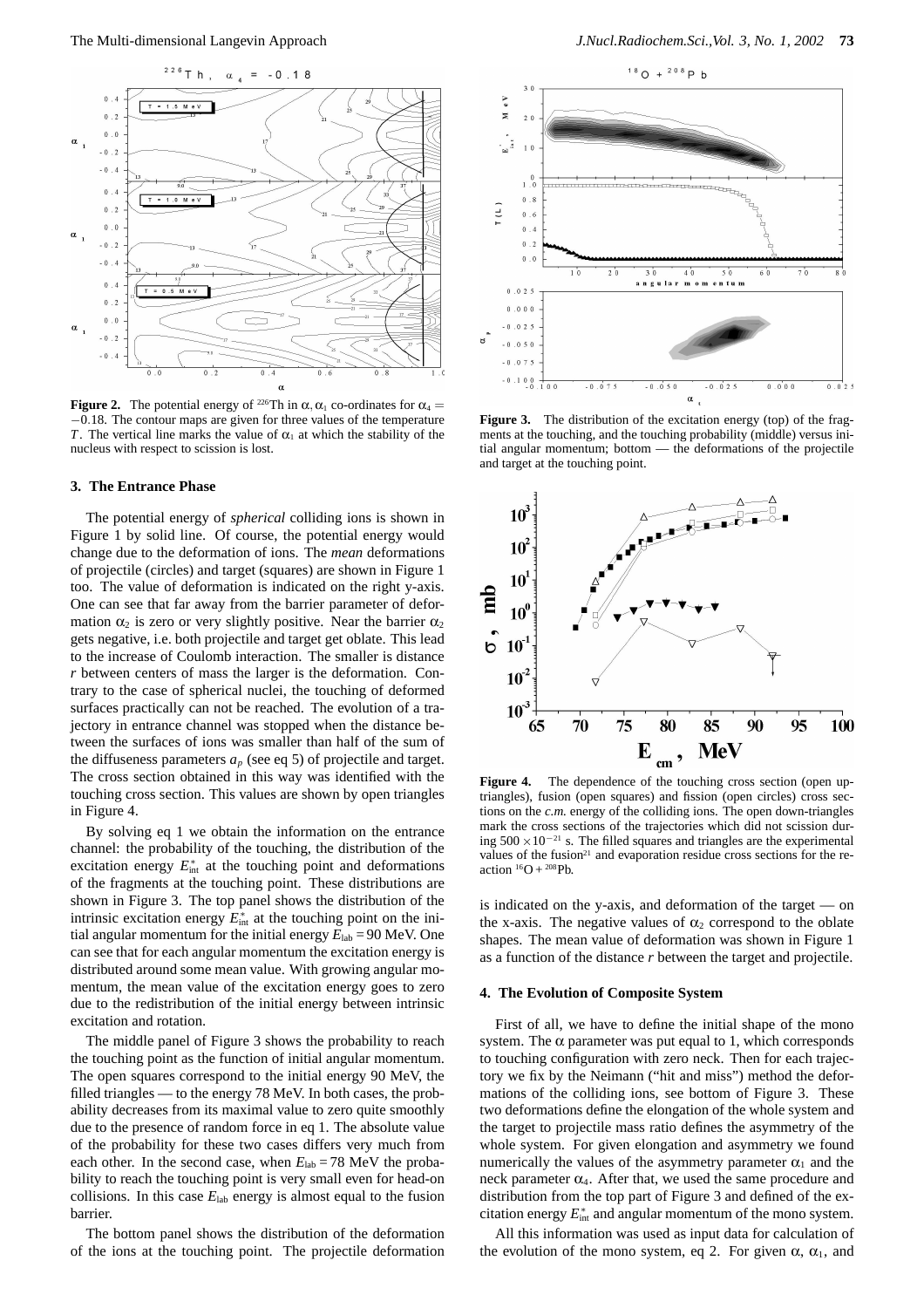$\alpha_4$ , the Coulomb, surface, and rotational energy of the mono system was calculated (the rigid body moment of inertia was used). The initial excitation energy defines the temperature of the system and, consequently, the damping of the shell effects. Besides, we assumed that the collective kinetic energy is given by the relation

$$
E_{\text{kin}} = E_{\text{tot}} - V_{\text{pot}} - E_{\text{int}}^*.
$$
\n(5)

Here  $E_{\text{tot}}$  is the total energy defined from the initial kinetic energy of ions and reaction  $Q$  value,  $V_{pot}$  — potential energy for given collective variables and temperature.

The eq 2 were solved numerically. From the solution of eq 2 it follows that the system can break apart practically at once or "travel" for some time on the surface shown in Figure 2. This "travel" can lead either to fusion or fission. The computed fusion and fission cross sections are shown in Figure 4 together with experimental values for the fusion cross section. One can see that computed and experimental values of fusion cross section are close to each other only for high energy region. When the energy of colliding ions is close to the fusion barrier, one should take into account of the tunneling possibility through the barrier. In the present work such possibility was not taken into account since the approach developed in Reference 9 and used here considers only processes with the energy above a fusion barrier.

Now we would like to discuss the problem which events should be considered as true fission and which — as quasifission. The results presented in Figure 4 were obtained in the following way. The whole region of deformation of compact system was divided into three parts: the first part is the region between the shape with zero neck (touching point,  $\alpha = 1.0$ ) and vertical line  $\alpha \sim 0.94$  shown in Figure 2. This line shows the deformation where the liquid drop loses its stability with respect to scission.<sup>19</sup> I.e., the system moving from the ground state separates into two fragments as soon as it crosses the line  $\alpha \sim 0.94$ . For the motion in opposite direction from  $\alpha = 1.0$  the system becomes stable to scission as soon as it crosses the line  $\alpha \sim 0.94$ . So, in our considerations, all the trajectories which cross the line  $\alpha$  ~ 0.94 give contribution to the fusion cross section. If the system scissions before  $\alpha = 0.94$ , such event would correspond to deep inelastic collisions which are of no interest for the present.

The second region of interest is  $0.83 < \alpha < 0.94$ . The value  $\alpha = 0.83$  corresponds to the fission barrier (for symmetrical shape). So, if the trajectory crosses the line  $\alpha = 0.83$ , such events are considered as the fission events. The other trajectories which go back before  $\alpha = 0.83$  are quasi-fission or fast-fission events.

Why are trajectories with minimal parameter  $\alpha = 0.83$  the fission trajectories? Let us look at Figure 5. The top panel shows the two time distributions of the decay events. The solid curve presents the decay time distribution for all trajectories taken into account. The curve with symbols shows the distribution of events with minimal deformation less that  $\alpha = 0.83$ . One can see that all events with very short evolution time are excluded. The evolution time for this events is shorter than  $10 \times 10^{-21}$  s. But it is the time of reaction of the deep inelastic collision. So, we get the events with a long time evolution. The fission events are the same events. At the same time, the events longer than  $150 \times 10^{-21}$  s are practically absent. Such events can be considered as contributing to the evaporation residue formation. The cross section of these events is shown by open down-triangles in Figure 4. We would consider these data as an upper estimate for the evaporation residue cross section.

Another confirmation that the events with the evolution time longer then  $150 \times 10^{-21}$  s are the fission events, could be found looking at the mass-energy distribution of the fragments. In the distribution shown in the middle part of Figure 5 all the trajectories are taken into account. The distribution shown in the lower part includes only the trajectories with minimal deforma-



**Figure 5.** Upper panel: The distribution of decay events on the reaction time. Solid line — all trajectories are taken into account, line with symbols — the contribution from trajectories with minimal deformation less than  $\alpha = 0.83$ , the fission trajectories. Lower panels: Mass-energy distribution of the fragments. Middle panel — all trajectories are taken into account. Bottom — the contribution from trajectories with minimal deformation less than  $\alpha = 0.83$ , the fission trajectories.



**Figure 6.** The distribution of the fission fragments and neutron multiplicity on the fragment mass. The initial energy of ions is 78 MeV (top) and 90 MeV (bottom). The left y-axis — fragments yield, right y-axis neutron yield. The heavy dots (the fragment mass distribution) and line with the full squares (neutrons) show the experimental values.<sup>23</sup> The histogram and line with the open squares show the calculated values, accordingly of the fragment mass distribution and of the neutrons.

tion smaller than  $\alpha = 0.83$ . We can see that the lower part of Figure 5 differ from the middle one drastically. All the events with large asymmetry of fragments disappeared, because the short time is not enough for deep changes of the nuclear structure. Only the central part of distribution have survived when we exclude a short time events. Note that the exactly such type of distribution is observed in the fission experiments.<sup>22</sup>

One more argument could be given by the mass distribution of fission fragments and corresponding neutron multiplicities, see Figure 6. Here we include the trajectories with evolution time larger than  $10 \times 10^{-21}$  s or only the trajectories shown at the bottom part of Figure 5. We can see that for the energy  $E_{\text{lab}} = 90$  MeV, the computed results reproduce rather well the experimental data for the mass distribution and neutron multiplicity. For smaller energy  $E_{lab} = 78$  MeV the agreement is not so good. The energy  $E_{\text{lab}} = 78 \text{ MeV}$  is practically equal to fusion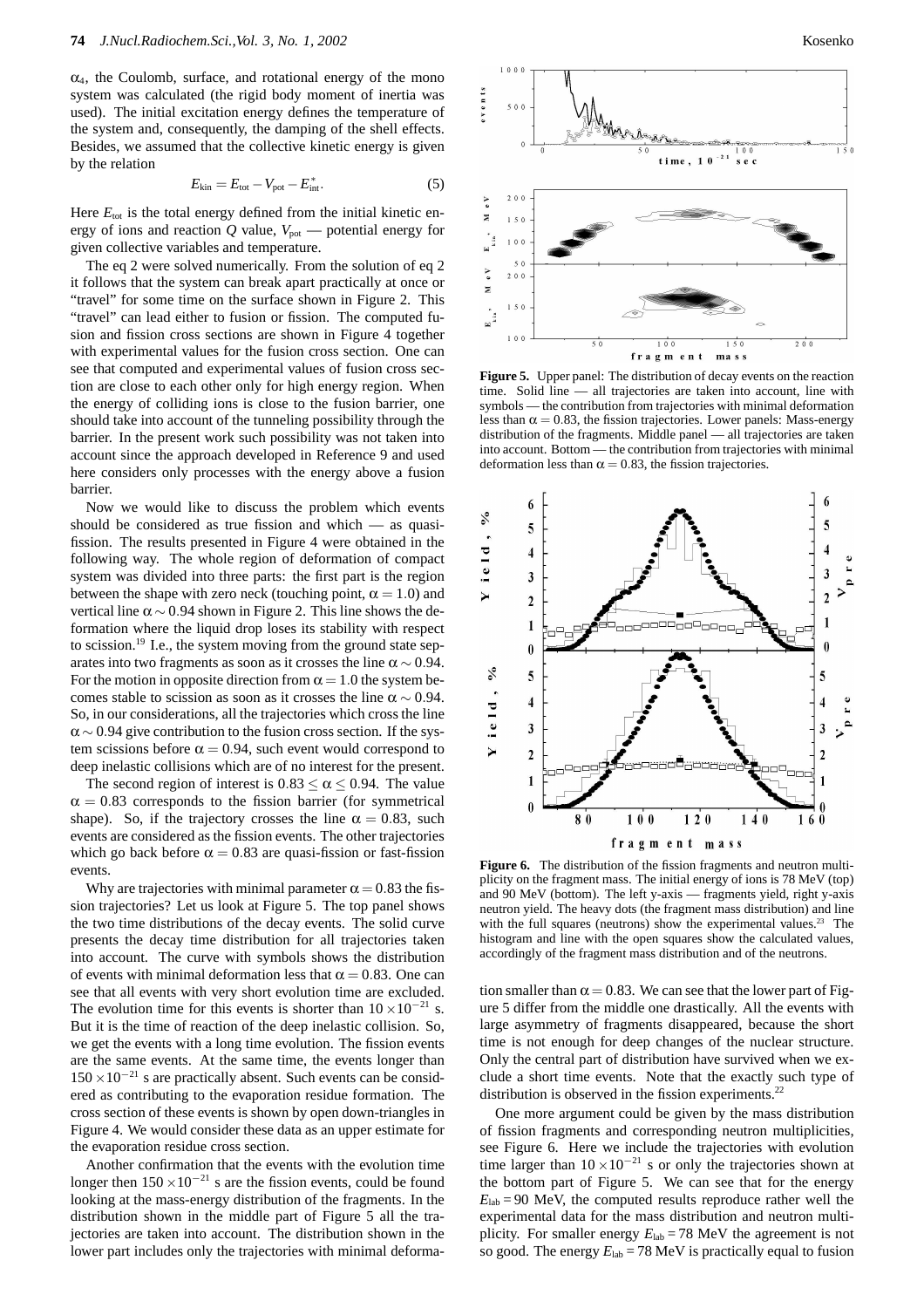

**Figure 7.** The distribution of decay events with respect to the smallest reached deformation. Top — the decay events. Middle — the neutrons evaporated from all trajectories (solid line), from the trajectories with deformation smaller than  $\alpha = 0.94$  (line with triangles), and from the trajectories with deformation smaller than  $\alpha = 0.64$  (line with squares). Bottom — the mean number of evaporated neutrons per decay.

barrier in the entrance channel. As it was mentioned already, the computed touching cross section in this case is smaller than the experimental value, see Figure 4. Very likely, for this energy one should account for the tunneling through the barrier. Nevertheless, the mass distribution is reproduced rather well.

In case  $E_{\text{lab}} = 78$  MeV, the excitation energy is very small and shell effects lead to the "shoulders" in the mass distribution corresponding to mass asymmetric fission. One can see that the "shoulders" are reproduced by the computations. The computed neutron multiplicity is somewhat smaller than the experimental value. There is even some disagreement in the dependence of neutron multiplicity on the mass of fission fragment. Whereas experimental values show some minimum for mass symmetric fission, the computed results are rather independent of the fragment mass.

Figure 7 shows the dependence of the decay events and the number of evaporated neutrons at the smallest deformation reached by trajectory. The panel (a) shows the distribution of all decay events. This distribution has a main bump in the region of  $\alpha \sim 1$  (short time events or of the deep inelastic events). The position of the second bump is in barrier region. Many trajectories can not cross the barrier. The main part of the fission trajectories returns from barrier region and minor part of the all trajectories crosses the barrier and go to ground state.

The panel (b) shows of distribution of the positions where the neutrons were evaporated. The solid line include the neutrons evaporated from all trajectories, naturally that this distribution is very similar to the distribution of the panel (a). The line with triangles shows the neutrons evaporated from trajectories with minimal deformation smaller than  $\alpha = 0.94$ , in other words these are neutrons from the fusion trajectories. And the line with squares presents the neutrons evaporated from "pure" fission trajectories, with minimal deformation smaller than  $\alpha = 0.64$ . This distribution is very close to a uniform one. It means that the trajectories on which a lot of neutrons are evaporated before the barrier can not cross it. This conclusion is supported by the panel (c). Here we show the number of the neutrons per decay events versus the position of the minimal deformation. In other words, this is the ratio of the data from the middle and top panels (all trajectories are included). The black symbols correspond to the energy  $E_{lab} = 78 \text{ MeV}$  and the open symbols — to energy  $E_{\text{lab}} = 90 \text{ MeV}$ .

## **5. Summary**

We have computed the fusion and fission cross section within the approach based on Langevin equation both for entrance and fission channels. The evaporation residue cross section is also estimated. The mass-energy distributions of the fragments and the dependence of neutron multiplicities on the fragment mass is obtained. The computed results are in good agreement with the experimental data.

The analysis of the numerical results allows us to make the conclusion that the classical compound nucleus is not formed during the collision. At the same time, the distribution of fragments is the same as for the fission of compound nucleus. Moreover, the main part of trajectories does not reach the deformations smaller than the barrier and the main part of neutrons are evaporated around the barrier. In the result of neutron evaporation, the system loses considerable part of kinetic energy, and can not overcome the barrier.

Thus, in order to reach the ground state, the system should have enough energy above the Coulomb barrier. In the synthesis of superheavy elements, these experiments were successful in which system evaporated 2–3 neutrons before it reached ground state.<sup>24</sup>

The authors realize that the results are obtained for one concrete reaction and other fusion-fission reaction should be described. Also the agreement with the experiment for near the barrier energy is not very good. The investigations in this directions would be the subject of future studies.

**Acknowledgements.** The authors would like to express their gratitude to Yu. Ts. Oganessian, M. G. Itkis, Y. Abe, S. Yamaji, A. Ya. Rusanov, V. S. Salamatin, D. V. Vanin, A. D. Adeev, Y. Aritomo, T. Wada, R. S. Kurmanov, A. A. Goverdovsky, and F. Hanappe for helpful discussions. One of us (G.I.K) thanks the administration of Flerov Laboratory, JINR, Dubna, RIKEN, Tokyo, and Institute for Theoretical Physics, Kyoto for hospitality during his work at these institutes. The work was partly supported by INTAS grant No.11929.

### **References**

- (1) V. V. Volkov, *Nuclear Deep Inelastic Reactions* (Energoatomizdat, Moscow, 1982).
- (2) N. V. Antonenko, E. A. Cherepanov, A. K. Nasirov, V. P. Permjakov, and V. V. Volkov, Phys. Lett. B **319**, 425 (1993).
- (3) N. V. Antonenko, R. V. Jolos, G. G. Adamian, and A. K. Nasirov, Phys. Part. Nucl. **25**, 583 (1994).
- (4) G. G. Adamian, N. V. Antonenko, and R. V. Jolos, Nucl. Phys. A **584**, 205 (1995).
- (5) A. Diaz-Torres, G. G. Adamian, N. V. Antonenko, and W. Scheid, Phys. Rev. C **64**, 024604 (2001).
- (6) I. I. Gonchar, Phys. Part. Nucl. **26**, 394 (1995).
- (7) K. Pomorski, B. Nerlo-Pomorska, A. Surowiec, M. Kowal, J. Bartel, K. Dietrich, J. Richert, C. Schmitt, B. Benoit, E. de Goes Brennand, L. Donadille, and C. Badimon, Nucl. Phys. A **679**, 25 (2000).
- (8) P. Fröbrich and J. Marten, Nucl. Phys. A 545, 854 (1992).
- (9) P. Fröbrich and S. Y. Xu, Nucl. Phys. A 477, 143 (1988).
- (10) P. Fröbrich and G. Grawert, Nucl. Phys. A 451, 338 (1986).
- (11) V. V. Pashkevich, Nucl. Phys. A **169**, 275 (1971); **477**, 1 (1988).
- (12) D. H. E. Gross and H.Kalinowski, Phys. Rep. **45**, 175 (1978).
- (13) Y. Abe, C. Gregoire, and H. Delagrange, J. Phys. (Paris) **47**, c329 (1986).
- (14) P. Fröbrich, Phys. Rep. 116, 337 (1984).
- (15) A. V. Ignatyuk, G. N. Smirenkin, and A. S. Tishin, Yad. Fiz. **21**, 485 (1975).
- (16) H. Hofmann, Phys. Rep. **284**, 137 (1997).